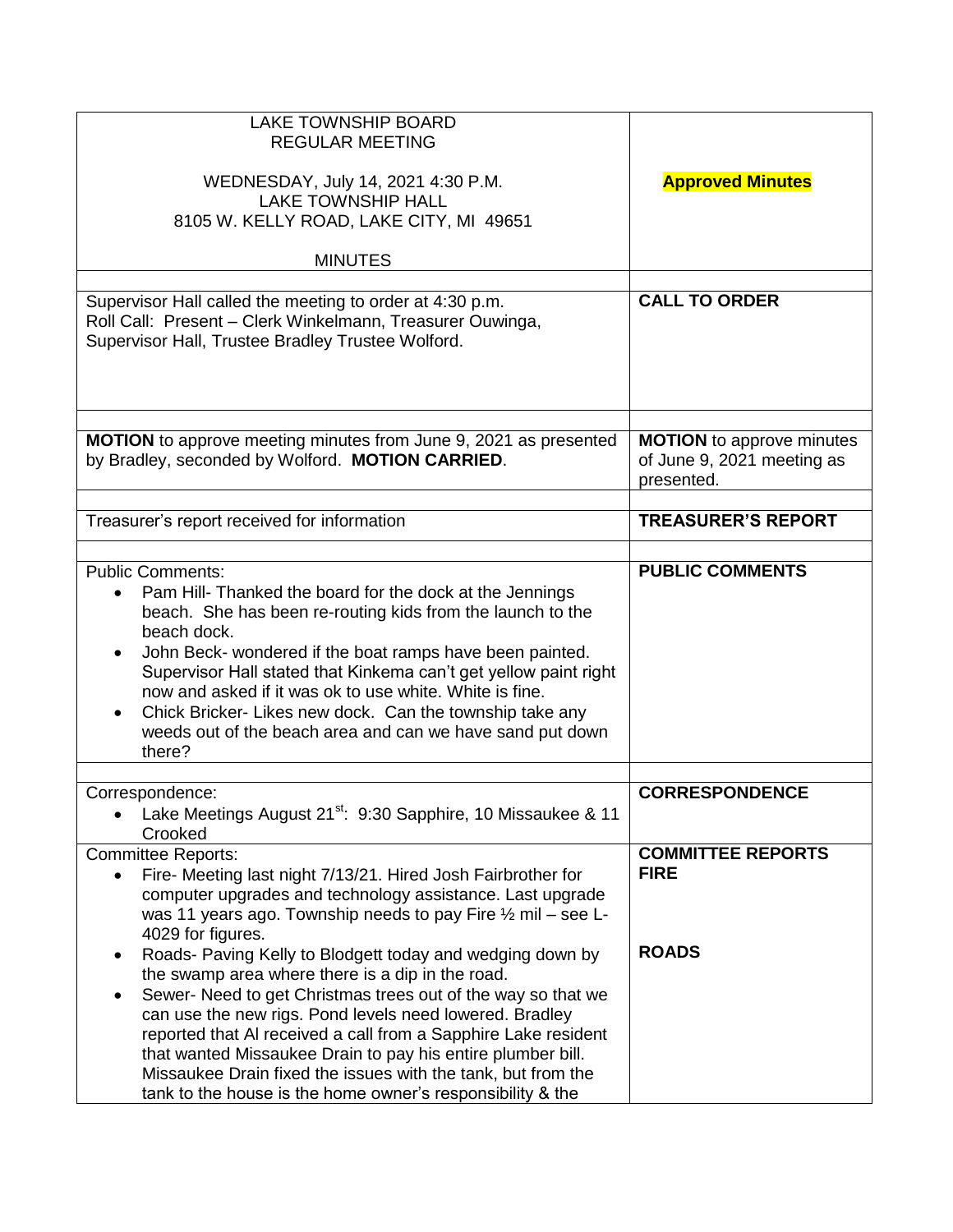| Korinda Winkelmann, Twp. Clerk<br>Date                                                                                                                                                                                                                                                                                                                                                                                                                                                                                                                                                  | Minutes taken by:<br>Clerk Korinda Winkelmann             |
|-----------------------------------------------------------------------------------------------------------------------------------------------------------------------------------------------------------------------------------------------------------------------------------------------------------------------------------------------------------------------------------------------------------------------------------------------------------------------------------------------------------------------------------------------------------------------------------------|-----------------------------------------------------------|
| Motion by R. Hall, seconded by Winkelmann to adjourn. Meeting<br>adjourned at 5:18 pm.                                                                                                                                                                                                                                                                                                                                                                                                                                                                                                  | <b>ADJOURNED</b>                                          |
| Motion by Ouwinga, seconded by Bradley to pay township bills with<br>additions. MOTION CARRIED.<br>Roll Call: Yes- Hall, Winkelmann, Wolford, Ouwinga, Bradley. No- 0.<br>Absent: 0.                                                                                                                                                                                                                                                                                                                                                                                                    | <b>MOTION</b> to pay Township<br>bills with additions.    |
| Motion by Ouwinga, seconded by Bradley to pay Sewer bills with<br>addition. MOTION CARRIED.<br>Roll Call: Yes- Winkelmann, Wolford, Hall, Bradley, Ouwinga. No-0.<br>Absent: 0.                                                                                                                                                                                                                                                                                                                                                                                                         | <b>MOTION</b> to pay sewer bills<br>as printed.           |
| needed for Pitney Bowes postage machine. Seconded by<br>Wolford. MOTION CARRIED. Roll Call: Yes-Ouwinga,<br>Winkelmann, Hall, Wolford, Bradley. No-0. Absent-0.<br>Jennings Beach dock has been installed and the water level is<br>2.<br>down. Supervisor Hall will see if Ron Mortenson can have the<br>weeds sprayed at the Jennings Beach put in the same contract<br>for the Crooked Lake spraying of weeds.<br>3. Josh Fairbrother reported that he spoke to some community<br>members recently that were thankful to Lake Township for<br>helping the school live stream events. | funds as needed for Pitney<br>Bowes postage funds.        |
| County Park. 4 <sup>th</sup> of July week the Park Manager closed the<br>boat launch at County Park due to full parking. Mimi reported<br>that there were approximately 150 boats at the sandbar.<br><b>New Business:</b><br>1. MOVED by Bradley to allow an auto transfer of funds as                                                                                                                                                                                                                                                                                                  | <b>NEW BUSINESS</b><br><b>MOTION</b> for auto transfer of |
| <b>Unfinished Business:</b><br>1. Tire trailer coming Friday, July 16 <sup>th</sup> .<br>Mimi Zwolak reported that the Landing Blitz turned out pretty<br>2.<br>good. There were more boats at Green Rd & they spoke to<br>about 20 people. They washed approximately 10 boats at                                                                                                                                                                                                                                                                                                       |                                                           |
|                                                                                                                                                                                                                                                                                                                                                                                                                                                                                                                                                                                         |                                                           |
| home owner hired a plumber. Main issue was tree roots. Our<br>insurance is covering the tractor damage to Dutchman Tree<br>Farms tractor from the rig incident. Al requested to have a<br>hanging door sign letting residents know that they have been<br>there servicing while the resident isn't home.                                                                                                                                                                                                                                                                                |                                                           |